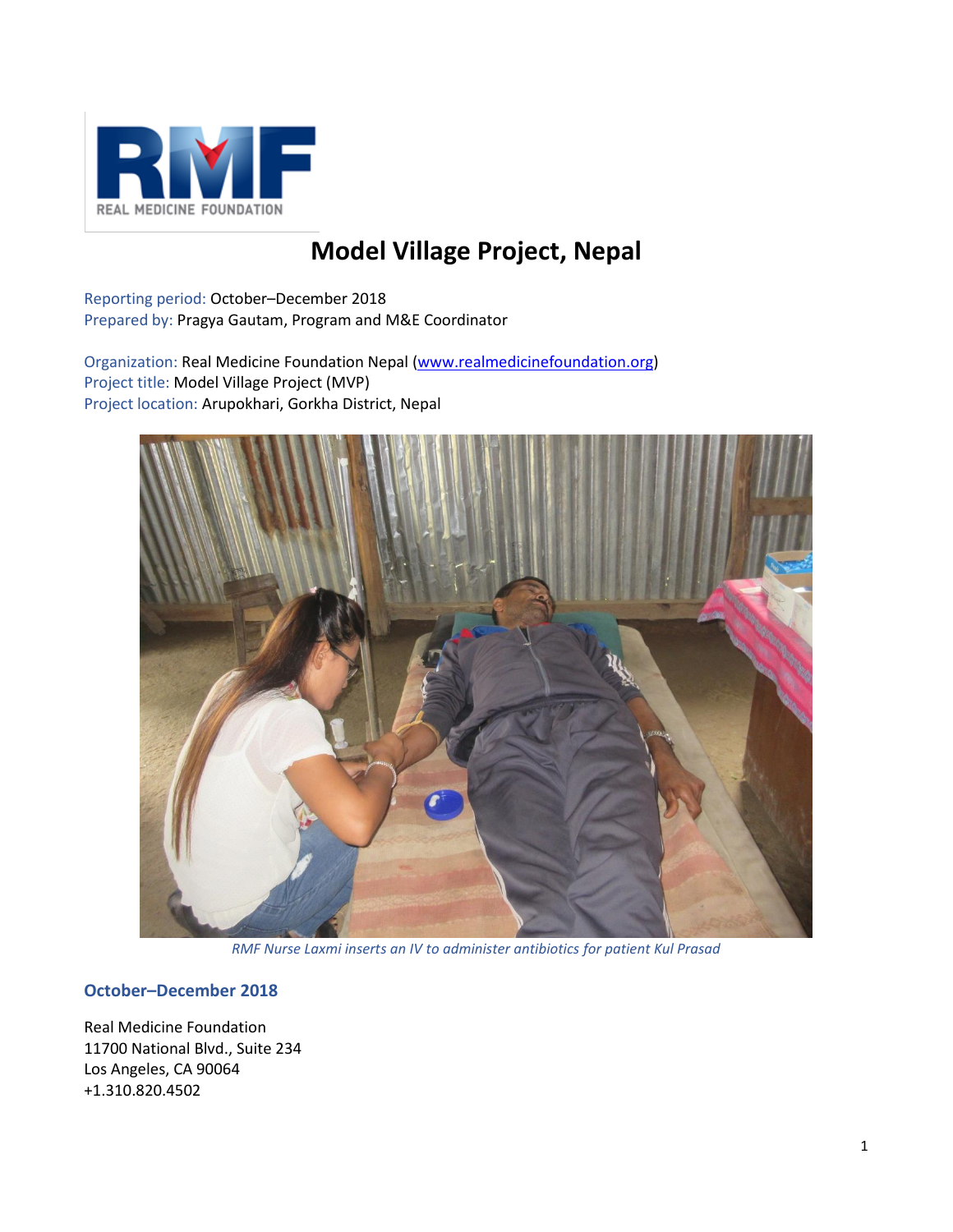## **Background**

Gorkha District is one of the areas most heavily affected by the April 2015 earthquake; the epicenter was in Barpak, 15 km from the town of Gorkha. It destroyed the majority of health and educational facilities in the area and damaged about 60 percent of the birthing centers.

Three years later, and with limited resources, the people of Gorkha are still recovering. According to the 2011 National Population and Housing Census, there are 66,506 households and 271,061 people in Gorkha District. The female population is 150,020, and the male population is 121,041. The overall literacy rate is 66.34%, with the male literacy at 75.09% and female literacy rate at 59.44%.

### **RMF's Presence**

Soon after the earthquake, RMF began providing much-needed emergency support to the people of Arupokhari, a remote village in Gorkha District, and the RMF Health Clinic has been providing free health services to the people of Arupokhari and its neighboring villages since January 2016. In only two years, the clinic has become one of the most popular institutions in the area, as even the government health facility has been unable to provide such dignified, accessible, around-the-clock care to the locals, even during rainy season. With dedicated RMF staff, the clinic has been operating in a temporary structure in the rustic area of Arupokhari. The previous health clinic had been destroyed by the megaquake and aftershocks in April 2015, with the epicenter being nearby. The structure was rendered useful for the RMF Health Clinic by installing metal roofing sheets in place of the walls. The temporary, 2-room structure is still in use as RMF's clinic building, and construction of a new, earthquake-resistant facility is underway.

#### **Preventing and Treating WASH-Related Diseases**

In the remote village of Arupokhari, Gorkha, where most of the limited infrastructure was damaged or destroyed by the 2015 earthquake, RMF Health Clinic staff is always concerned about the health of community members, as the village lacks water, both for drinking and for performing household chores. Even before the earthquake, villagers collected rain water during the monsoon season to continue using later in the year. Otherwise, villagers have to travel a significant distance to fetch drinking water from the nearest stream. In this context, the health of community members is always at risk due to water-, sanitation-, and hygiene- (WASH) related diseases, and RMF Health Clinic staff is working to fight these diseases through health education in schools and the community, early detection, and treatment to improve the health of the people of Arupokhari.

#### **Patient Treated for Enteric Fever**

Kul Prasad, a 48-year-old laborer, arrived at the RMF Health Clinic with symptoms of a continuous, high fever, loss of appetite, abdominal pain, vomiting, and headache. After careful assessment, RMF Clinical Officer Bishnu Sharma diagnosed him with enteric fever and prescribed antibiotics for a week. RMF Nurse Laxmi Gurung gave Kul the antibiotics as prescribed. It was expected that his condition would improve, but even after 72 hours of treatment with the antibiotics, Kul's symptoms were getting worse, and Clinical Officer Bishnu was called to Kul's home. He did not want to risk the patient's life, as there are no advanced diagnostic services at the RMF Health Clinic; therefore, Clinical Officer Bishnu explained the situation to the patient and his family and referred him to a hospital in Kathmandu. Living in the remote mountain village of Arupokhari, Kul's family is not affluent, and to save the life of their breadwinner, they made compromises and arranged for his treatment in Kathmandu by asking for loans in the village.

When Kul returned to the village, he explained that he was admitted to the hospital in Kathmandu for 14 days, where he was treated for enteric fever. He was amazed how Clinical Officer Bishnu could detect the disease without the help of any laboratory tests and other facilities available in the bigger hospitals.